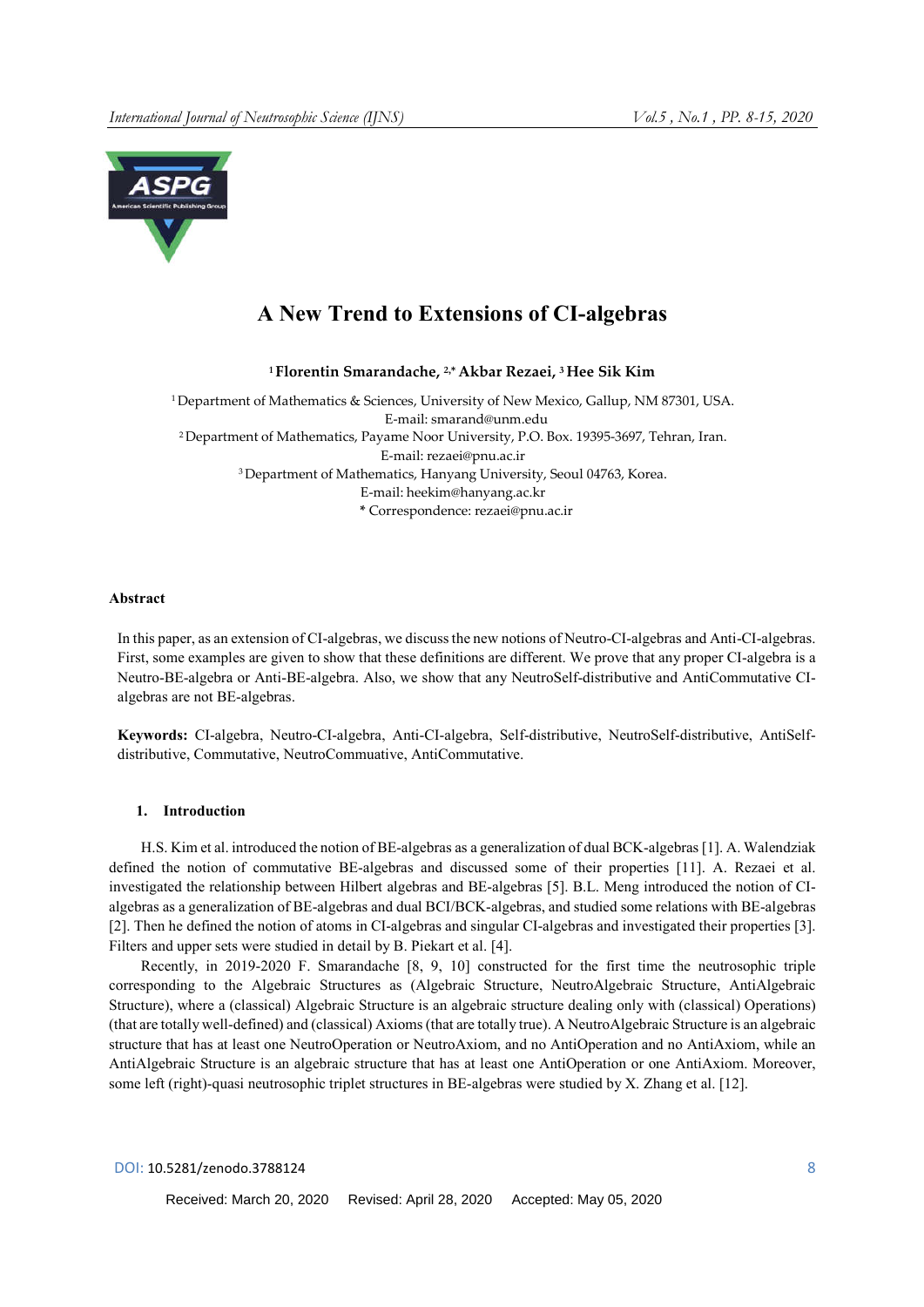The aim of this paper is to characterize these definitions to CI-algebras. Also, the notions of NeutroSelfdistributive / AntiSelf-distributive and NeutroCommutative / AntiCommutative in CI-algebras are studied. Finally, as an alternative to the definition of CI-algebra, Neutro-CI-algebra and Anti-CI-algebra are defined.

## 2. Preliminaries

In this section we recall some basic notions and results regarding CI-algebras and BE-algebras. CI-algebras were introduced in [2] as a generalization of BE-algebras (see [1]) and properties of them have recently been studied in [3] and [4].

**Definition 2.1.** ([2]) A *CI-algebra* is an algebra  $(X, \rightarrow, 1)$  of type (2,0) (i.e. X is a non-empty set,  $\rightarrow$  is a binary operation and 1 is a constant element) satisfying the following axioms, for all  $x, y, z \in X$ :

 $(CI1)$   $(\forall x \in X)(x \rightarrow x = 1)$ ;

 $(CI2)$   $(\forall x \in X)(1 \rightarrow x = x);$ 

(CI3)  $(\forall x, y, z \in X$ , with  $x \neq y$   $(x \rightarrow (y \rightarrow z) = y \rightarrow (x \rightarrow z))$ .

We introduce a binary relation  $\leq$  on X by  $x \leq y$  if and only if  $x \to y = 1$ . A CI-algebra  $(X, \to, 1)$  is said to be a *BE-algebra* ([1]) if

(BE)  $(\forall x \in X)(x \rightarrow 1 = 1)$ .

By  $(CI1) \le$  is only reflexive.

In what follows, let  $X$  be a CI-algebra unless otherwise specified. A CI-algebra  $X$  is proper if it is not a BE-algebra.

For example, the set  $X = \{1, a\}$ , with the following Cayley table is a proper CI-algebra, since  $a \to 1 = a \neq 1$ .

|   |   | a |
|---|---|---|
|   |   | a |
| a | a |   |
|   |   |   |

Table 1

**Theorem 2.2.** Let  $(X, \rightarrow, 1)$  be a CI-algebra. The binary operation  $\rightarrow$  is associative if and only if  $x \rightarrow 1 = x$ , for all  $x \in X$ .

Proof. Assume that  $\rightarrow$  is associative. Using (CI2) and associativity, we have

 $x = 1 \rightarrow x = (x \rightarrow x) \rightarrow x = x \rightarrow (x \rightarrow x) = x \rightarrow 1.$ 

Conversely, suppose that  $x \to 1 = x$ , for all  $x \in X$ . Let  $x, y, z \in X$ , then by applying assumption and three times (CI3), we get

 $(x \rightarrow y) \rightarrow z = (x \rightarrow y) \rightarrow (z \rightarrow 1) = z \rightarrow ((x \rightarrow y) \rightarrow 1) = z \rightarrow (x \rightarrow y) = z \rightarrow (x \rightarrow (y \rightarrow 1)) = x \rightarrow (\rightarrow (y \rightarrow$ 1)) =  $x \rightarrow (y \rightarrow (z \rightarrow 1)) = x \rightarrow (y \rightarrow z)$ .

Thus,  $(x \to y) \to z = x \to (y \to z)$ .

Also, if  $\rightarrow$  is associative relation, then CI-algebra ( $X$ ,  $\rightarrow$  ,1) is an Abelian group with identity 1, since

DOI: 10.5281/zenodo.3788124 9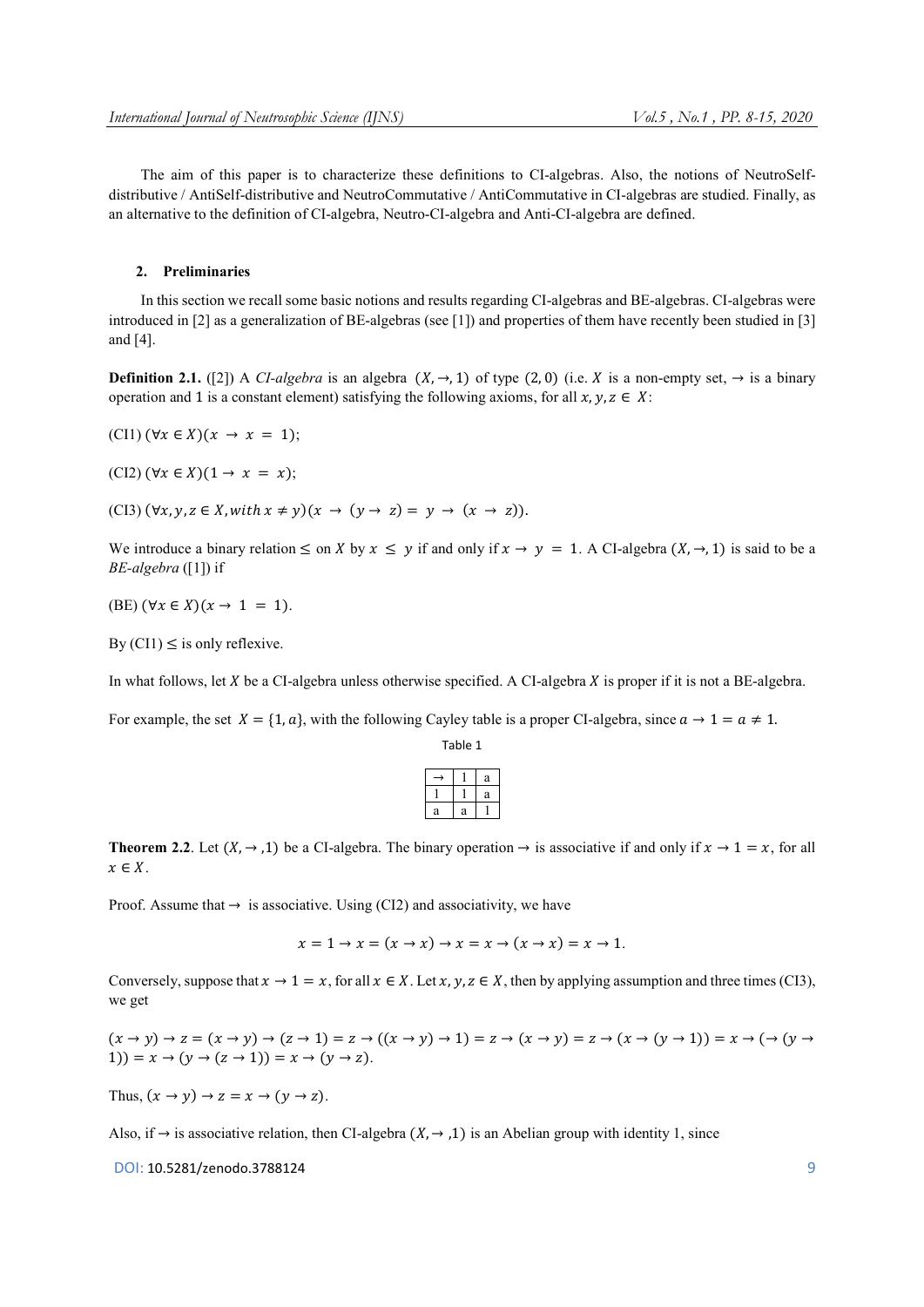$x \to y = x \to (y \to 1) = y \to (x \to 1) = y \to x$ .

**Example 2.3.** (i) Let ℝ be the set of all real numbers and  $\rightarrow$  be the binary operation on ℝ defined by  $x \rightarrow y = y \div x$ , where ÷ is the binary operation of division. Then  $(\mathbb{R} - \{0\}, \rightarrow, 1)$  is a CI-algebra, but it is not a BE-algebra.

(CI1) holds, since for every  $0 \neq x \in \mathbb{R}, x \to x = x \div x = 1$ ;

(CI2) valid, since for all  $x \in X$ ,  $1 \to x = x$ ;

(CI3) holds. Let  $x, y, z \in X$ . Then we have

$$
x \to (y \to z) = x \to (z \div y) = (z \div y) \div x = (z \div x) \div y = y \to (z \div x) = y \to (x \to z).
$$

(BE) is not valid, since  $5 \rightarrow 1 = 1 \div 5 = \frac{1}{5} \neq 1$ . Thus,  $(\mathbb{R} - \{0\}, \rightarrow, 1)$  is a proper CI-algebra.

(ii) Consider the real interval [0,1] and let  $\rightarrow$  be the binary operation on [0,1] defined by  $x \rightarrow y = 1 - x + xy$ . Then  $([0,1], \rightarrow, 1)$  is not a CI-algebra (so, is not a BE-algebra), since (CI1) and (CI3) are not valid. Note that (BE) holds, since  $x \to 1 = 1 - x + x$ .  $1 = 1 - x + x = 1$ .

**Proposition 2.4.** ([2]) Let **X** be a CI-algebra. Then for all  $x, y \in X$ ,

- (i)  $y \to ((y \to x) \to x) = 1;$
- (ii)  $(x \to 1) \to (y \to 1) = (x \to y) \to 1$ .

**Definition 2.5.** ([1, 2]) A CI/BE-algebra **X** is said to be *self-distributive* if for any  $x, y, z \in X$ ,

$$
x\rightarrow (y\rightarrow z)=(x\rightarrow y)\rightarrow (x\rightarrow z).
$$

**Example 2.6.** Consider the CI-algebra given in Example 2.3 (i). It is not self-distributive. Let  $x = 5$ ,  $y = 4$  and  $z := 7$ . Then we have  $5 \to (4 \to 7) = 5 \to \frac{7}{4} = \frac{7}{20} \neq (5 \to 4) \to (5 \to 7) = \frac{4}{5} \to \frac{7}{5} = \frac{7}{4}$ .

**Proposition 2.7.** ([2]) Every self-distributive CI-algebra  $X$  is a BE-algebra.

Note that if **X** is self-distributive, then  $\leq$  is transitive ([6]).

**Definition 2.8.** ([2, 5, 11]) A CI/BE-algebra X is said to be commutative if for any  $x, y \in X$ ,

$$
x\rightarrow (x\rightarrow y)=y\rightarrow (y\rightarrow x).
$$

**Example 2.9.** ([6]) (i) Let N be the set of all natural numbers and  $\rightarrow$  be the binary operation on N defined by

$$
x \to y = \begin{cases} y & \text{if } x = 1; \\ 1 & \text{otherwise.} \end{cases}
$$

Then  $(N, \rightarrow, 1)$  is a non-commutative BE-algebra.

(ii) Let  $\mathbb{N}_0 = \mathbb{N} \cup \{0\}$  and let  $\rightarrow$  be the binary operation on  $\mathbb{N}_0$  defined by

$$
x \to y = \begin{cases} 0 & \text{if } x \geq y; \\ y - x & \text{otherwise.} \end{cases}
$$

10.5281/zenodo.3788124

DOI: 10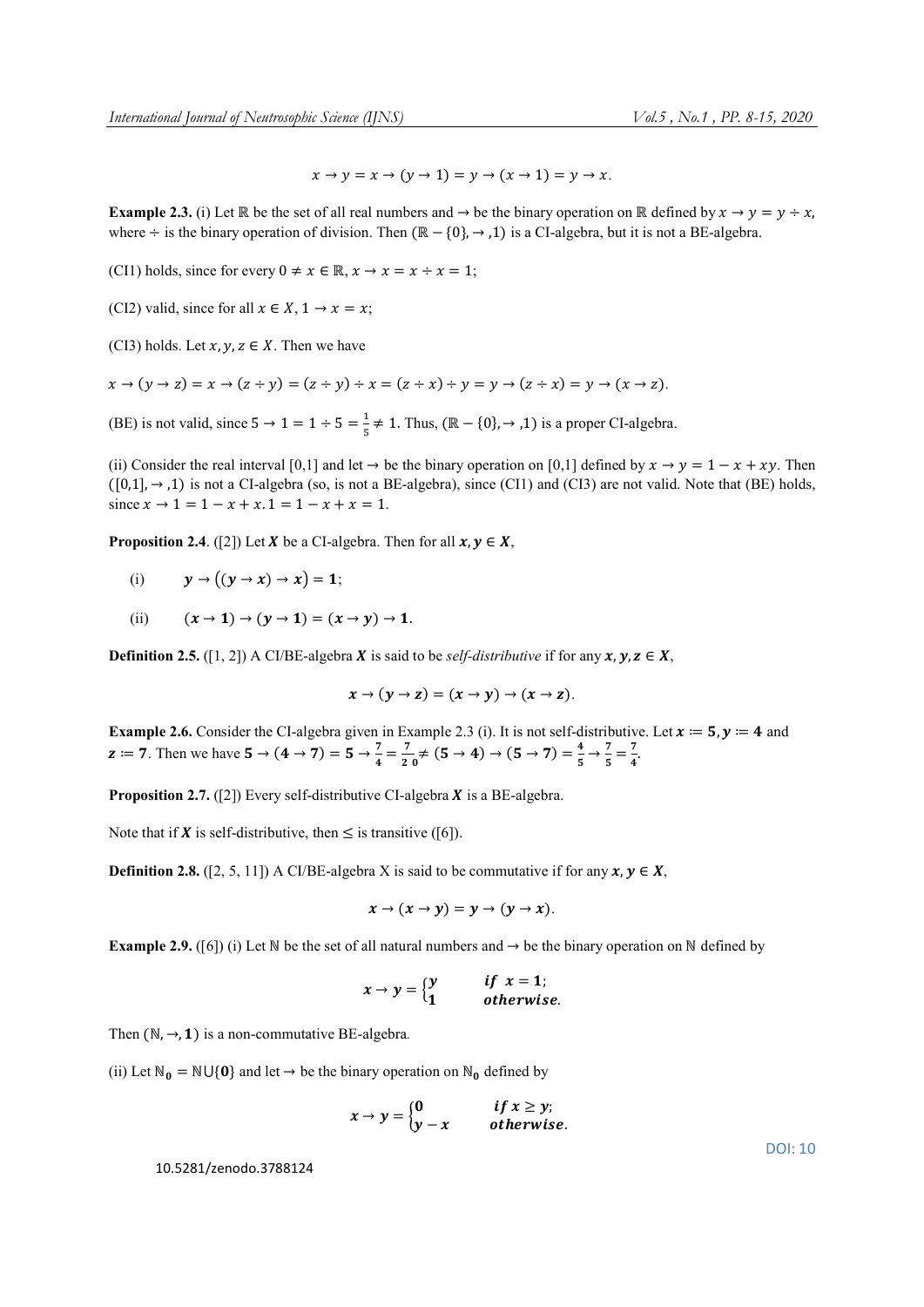Then ( $\mathbb{N}_0$ ,  $\rightarrow$ , 0) is a commutative BE-algebra ([6]), but it is not self-distributive, since

$$
5\rightarrow (6\rightarrow 7)=5\rightarrow 1=0\neq (5\rightarrow 6)\rightarrow (5\rightarrow 7)=1\rightarrow 2=1.
$$

**Proposition 2.10.** ([2]) Every commutative CI-algebra  $X$  is a BE-algebra.

Note that if **X** is commutative, then  $\leq$  is anti-symmetric ([6]). Hence, if **X** is a commutative and self-distributive CIalgebra, then  $\leq$  is a partially ordered set ([6]).

## 3. On NeutroSelf-distributive and AntiSelf-distributive CI-algebras

**Definition 3.1.** A CI-algebra **X** is said to be *NeutroSelf-distributive* if

$$
(\exists x, y, z \in X)(x \to (y \to z) = (x \to y) \to (x \to z)) \text{ and } (\exists x, y, z \in X)(x \to (y \to z) \neq (x \to y) \to (x \to z)).
$$

**Example 3.2.** Consider the non-self-distributive CI-algebra given in Example 2.3 (i). If  $x := 1$ , then for all  $y, z \in \mathbb{R}$  – {0}, we have  $x \to (y \to z) = (x \to y) \to (x \to z)$ . If  $x \ne 1$ , then for all  $y, z \in \mathbb{R} - \{0\}$ , we have  $x \to (y \to z) \ne 0$  $(x \rightarrow y) \rightarrow (x \rightarrow z)$ . Hence  $(\mathbb{R} - \{0\}, \rightarrow, 1)$  is a NeutroSelf-distributive CI-algebra.

**Definition 3.3.** A CI-algebra **X** is said to be *AntiSelf-distributive* if

$$
(\forall x, y, z \in X, with x \neq 1)(x \rightarrow (y \rightarrow z) \neq (x \rightarrow y) \rightarrow (x \rightarrow z)).
$$

Example 3.4. Consider the CI-algebra given in Example 2.3 (i). Then it is an AntiSelf-distributive CI-algebra, since for all  $x, y, z \in \mathbb{R} - \{0\}$  and  $x \neq 1$ , we can see that

$$
x \to (y \to z) = (z \div y) \div x = \frac{z}{yx} \neq (x \to y) \to (x \to z) = (z \div x) \div (y \div x) = \frac{z}{y}.
$$

**Theorem 3.5.** Let  $X$  be an AntiSelf-distributive CI-algebra. Then  $X$  is not a BE-algebra.

**Proof.** Assume that **X** is an AntiSelf-distributive CI-algebra and  $1 \neq x \in X$ . Take  $y = z = 1$  and using AntiSelfdistributivity and applying (CI1) two times, we have

 $x \to 1 = x \to (1 \to 1) \neq (x \to 1) \to (x \to 1) = 1$ .

Thus,  $(\forall x \in X, with x \neq 1)(x \rightarrow 1 \neq 1)$ , and so X is not a BE-algebra.

Corollary 3.6. There is no AntiSelf-distributive BE-algebra.

**Proposition 3.7.** Let  $X$  be an AntiSelf-distributive CI-algebra. Then

$$
(\forall x, y \in X, with x \neq 1)(x \rightarrow (x \rightarrow y) \neq x \rightarrow y).
$$

Proof. Let X be a CI-algebra and  $x, y \in X$ . Using AntiSelf-distributivity and (CI2), we get

$$
x \to (x \to y) \neq (x \to x) \to (x \to y) = 1 \to (x \to y) = x \to y.
$$

Thus,  $x \to (x \to y) \neq x \to y$ .

10.5281/zenodo.3788124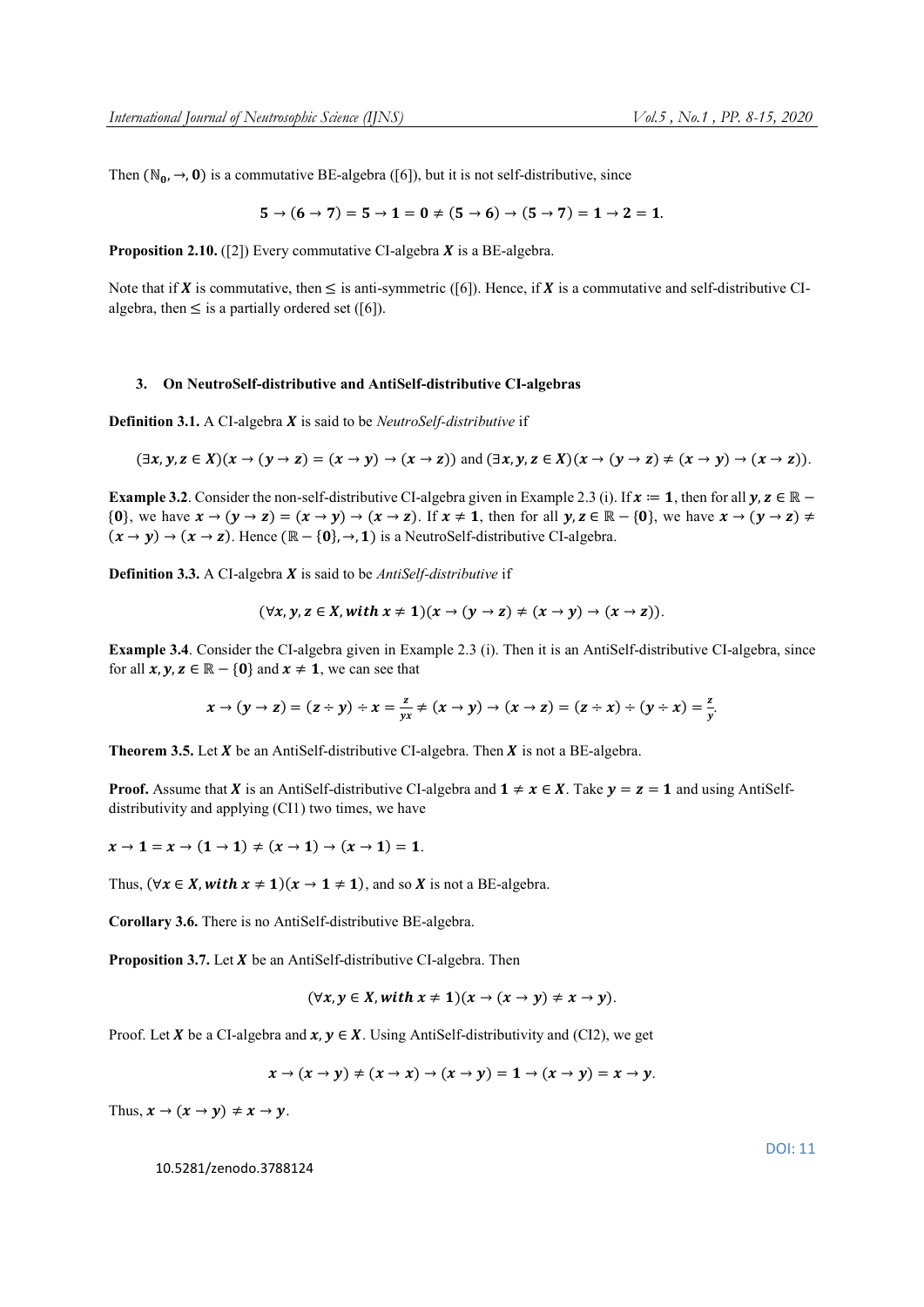**Proposition 3.8.** Let X be an AntiSelf-distributive CI-algebra, and  $x \le y$ . Then  $z \to x \le z \to y$ , for all  $1 \ne z \in X$ .

**Proof.** Suppose that **X** is an AntiSelf-distributive CI-algebra,  $x \leq y$  and  $1 \neq z \in X$ . Then  $x \to y = 1$ . Applying AntiSelf-distributivity and (BE), we get

$$
(z \to x) \to (z \to y) \neq z \to (x \to y) = z \to 1 \neq 1.
$$

Thus,  $z \to x \nleq z \to y$ , for all  $1 \neq z \in X$ .

**Proposition 3.9.** Let  $X$  be an AntiSelf-distributive CI-algebra. Then  $\leq$  is not transitive.

**Proof.** Suppose that **X** is an AntiSelf-distributive CI-algebra,  $x \le y$  and  $y \le z$ . Then  $x \to y = 1$  and  $y \to z = 1$ . Using (CI2) and AntiSelf-distributivity, we have

$$
x \to z = 1 \to (x \to z) = (x \to y) \to (x \to z) \neq x \to (y \to z) = x \to 1 \neq 1.
$$

Thus,  $x \nleq z$ .

## 4. On NeutroCommutative and AntiCommutative CI-algebras

**Definition 4.1.** A CI/BE-algebra *X* is said to be *NeutroCommutative* if

$$
(\exists x, y \in X \text{ with } x \neq y)(x \rightarrow (x \rightarrow y) = y \rightarrow (y \rightarrow x)) \text{ and } (\exists x, y \in X)(x \rightarrow (x \rightarrow y) \neq y \rightarrow (y \rightarrow x)).
$$

**Example 4.2.** (i) Consider the non-commutative BE-algebra given in Example 2.9 (i). If  $x, y \in \mathbb{N} - \{1\}$ , then  $x \to$  $(x \rightarrow y) = y \rightarrow (y \rightarrow x)$ . If  $x = 1$  and  $y \ne 1$ , then  $x \rightarrow (x \rightarrow y) = y \ne y \rightarrow (y \rightarrow x) = 1$ .

(ii) Consider the CI-algebra given in Example 2.3 (i). Then it is not a NeutroCommutative CI-algebra, since, for all  $x, y \in \mathbb{R} - \{0\}$ , we have  $x \to (x \to y) \neq y \to (y \to x)$ , only if  $x = y = 1$ , then  $x \to (x \to y) = y \to (y \to x)$ . Thus, there is not  $x \neq y$  such that  $x \rightarrow (x \rightarrow y) = y \rightarrow (y \rightarrow x)$ .

Definition 4.3. A CI/BE-algebra *X* is said to be *AntiCommutative* if

$$
(\forall x, y \in X \text{ with } x \neq y)((x \rightarrow y) \rightarrow y \neq (y \rightarrow x) \rightarrow x).
$$

Example 4.4. Consider the CI-algebra given in Example 2.3 (i). Then it is an AntiCommutative CI-algebra.

**Proposition 4.5.** Let  $X$  be an AntiCommutative CI-algebra. Then  $X$  is not a BE-algebra.

**Proof.** By contrary, let X be a BE-algebra. Then for all  $x \in X$ ,  $x \to 1 = 1$ . Hence  $(x \to 1) \to 1 = 1 \to 1 = 1$ , by assumption and (CI1). Now, applying AntiCommutaitivity and (CI2) we get

$$
1=(x\rightarrow 1)\rightarrow 1\neq (1\rightarrow x)\rightarrow x=x\rightarrow x=1.
$$

Thus,  $1 \neq 1$  which is a contradiction.

Corollary 4.6. There is no AntiCommutative BE-algebra.

**Proposition 4.7.** Let **X** be an AntiCommutative CI-algebra. If  $x \le y$ , then  $y \ne (y \rightarrow x) \rightarrow x$ .

10.5281/zenodo.3788124

DOI: 12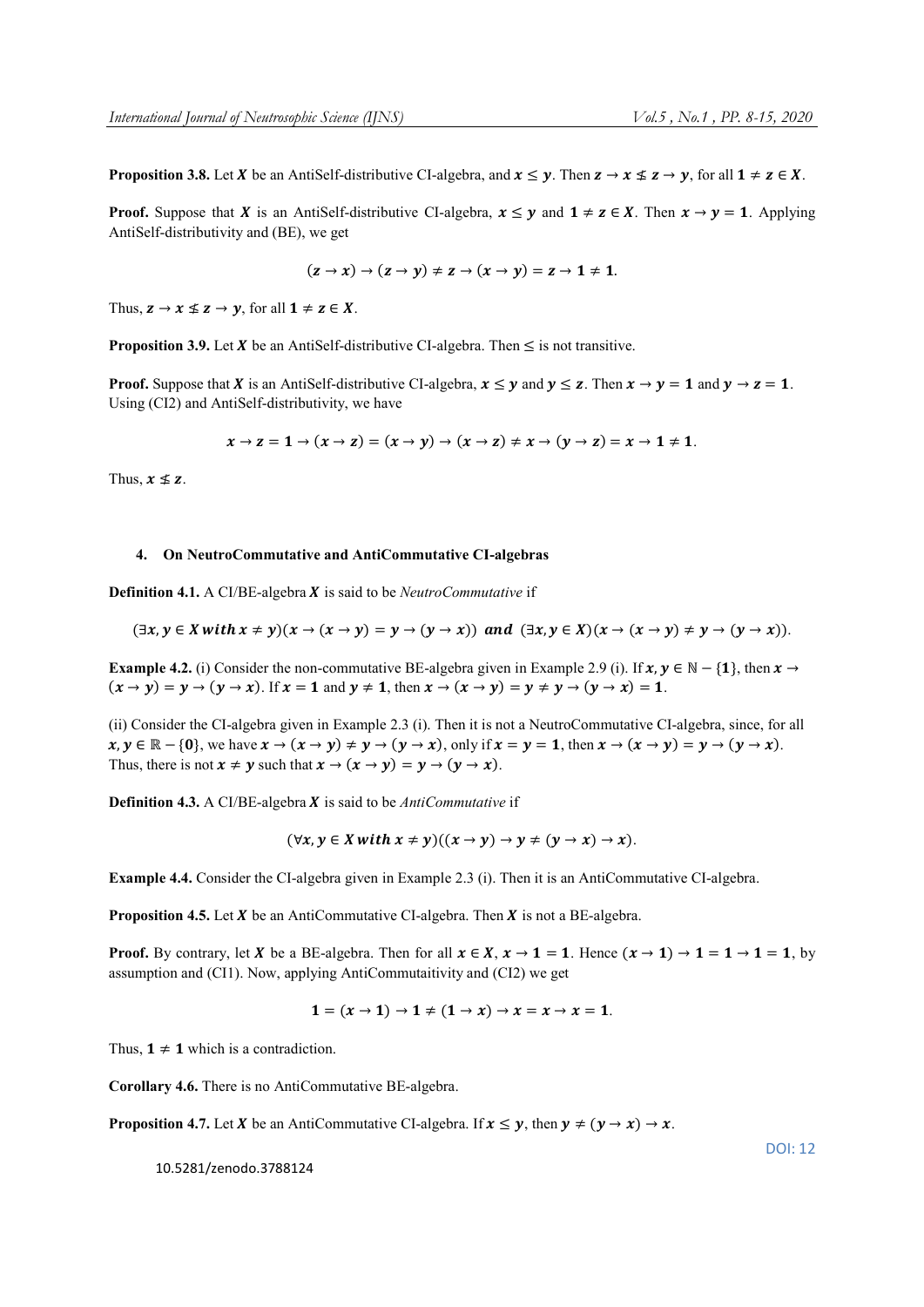**Proof.** Assume that **X** be an AntiCommutative CI-algebra and  $x \le y$ . Then  $x \to y = 1$ . Using (CI2) and AntiCommutaitivity, we have

$$
y = 1 \rightarrow y = (x \rightarrow y) \rightarrow y \neq (y \rightarrow x) \rightarrow x.
$$

**Proposition 4.8.** Let  $X$  be an AntiCommutative CI-algebra. Then  $\leq$  is not an anti-symmetric relation on  $X$ .

**Proof.** Assume that **X** be an AntiCommutative CI-algebra. Let  $x \le y$  and  $y \le x$ . Then  $x \to y = 1$  and  $y \to x = 1$ . Applying (CI2) and AntiCommutativity, we get

$$
x = 1 \rightarrow x = (y \rightarrow x) \rightarrow x \neq (x \rightarrow y) \rightarrow y = 1 \rightarrow y = y.
$$

Corollary 4.9. If  $X$  is an AntiSelf-distributive or an AntiCommutative CI-algebra, then  $X$  endowed with the induced  $relation \leq$  is not a partially ordered set.

Proof. By Propositions 3.9 and 4.8, we get the desired result.

If  $X$  is not a partially ordered set, then  $X$  is either totally ordered set, or totally unordered set (i.e. for any two distinct elements  $x, y \in X$ , neither  $x \leq y$  nor  $y \leq x$ ).

We have the neutrosophic triplet for the order relationship  $\leq$  in a similar way as for CI-algebras:

*(totally ordered, partially ordered and partially unordered, totally unordered) or (Ordered, NeutroOrdered, AntiOrdered).*

Corollary 4.10. If X is an AntiSelf-distributive or an AntiCommutative CI-algebra, then  $x \to (y \to x) \neq 1$ , for all  $x, y \in X$ .

**Proof.** Using Corollaries 3.6 and 4.5, **X** is not a BE-algebra, and so applying (CI3) and (CI1) we get, for all  $x, y \in X$ 

$$
x\rightarrow (y\rightarrow x)=y\rightarrow (x\rightarrow x)=y\rightarrow 1\neq 1.
$$

#### 5. On Neutro-CI-algebras and Anti-CI-algebras

The Neutro-BE-algebra and the Anti-BE-algebra as an alternative of a BE-algebra was defined in 2020 by A. Rezaei and F. Smarandache. Now, we can define Neutro-CI-algebra and Anti-CI-algebra (for detail see [7]).

#### Definition 5.1. (Neutro-sophications)

The Neutro-sophication of the Law (degree of well-defined, degree of indeterminacy, degree of outer-defined)

(NL)  $(\exists x, y \in X)(x \rightarrow y \in X)$  and  $(\exists x, y \in X)(x \rightarrow y = \text{indeterminate or } x \rightarrow y \notin X)$ .

The Neutro-sophication of the Axioms (degree of truth, degree of indeterminacy, degree of falsehood)

(NCI1) 
$$
(\exists x \in X)(x \to x = 1)
$$
 and  $(\exists x \in X)(x \to x = \text{indeterminate or } x \to x \neq 1)$ ;

(NCI2)  $(\exists x \in X)(1 \rightarrow x = x)$  and  $(\exists x \in X)(1 \rightarrow x = \text{indeterminate or } 1 \rightarrow x \neq x)$ ;

10.5281/zenodo.3788124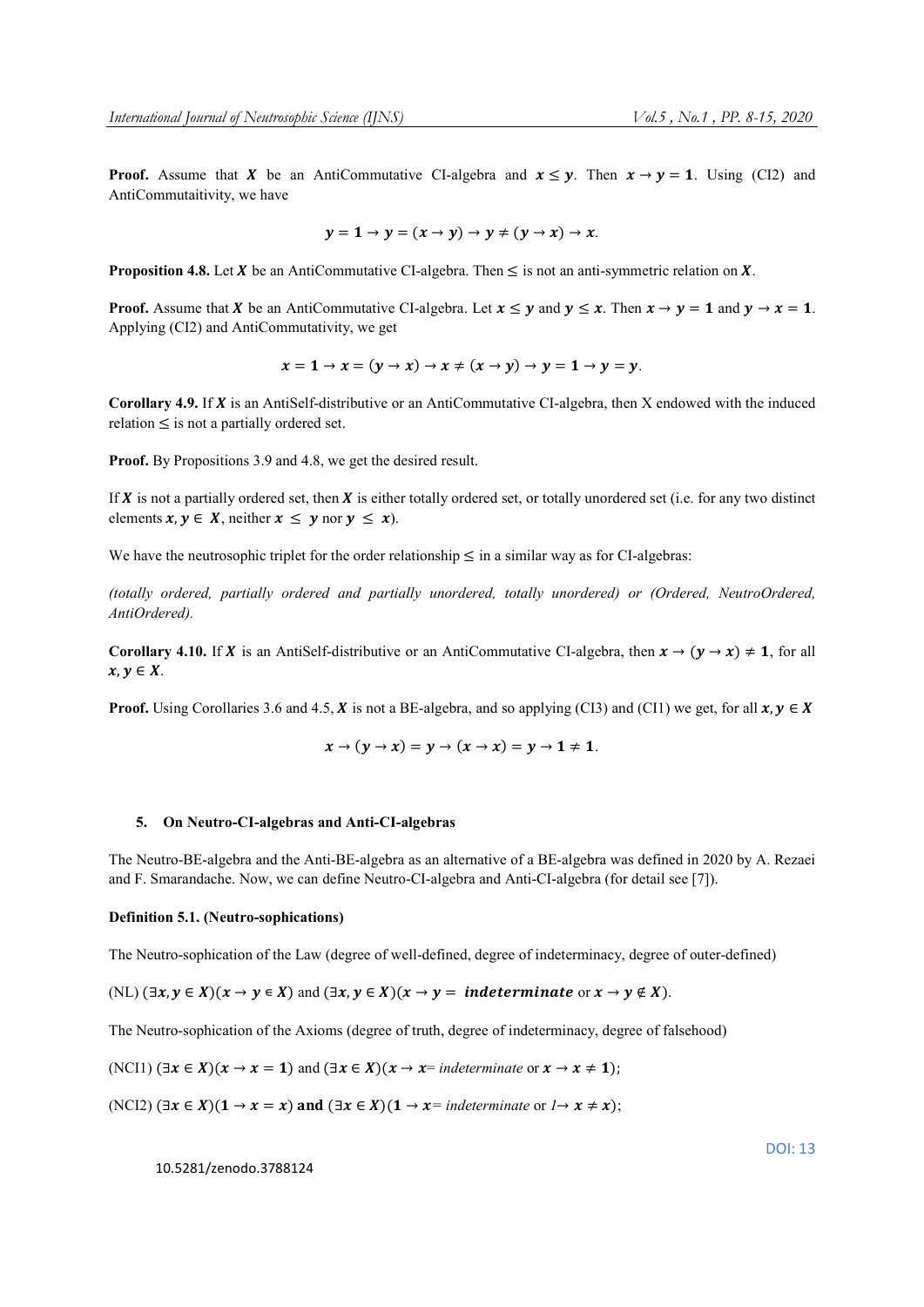(NCI3)  $(\exists x, y, z \in X, with x \neq y)(x \rightarrow (y \rightarrow z) = y \rightarrow (x \rightarrow z))$  and  $(\exists x, y, z \in X, with x \neq y)(x \rightarrow (y \rightarrow z) = y \rightarrow (x \rightarrow z))$ indeterminate or  $x \to (y \to z) \neq y \to (x \to z)$ .

## Definition 5.2. (Anti-sophications)

The Anti-sophication of the Law (totally outer-defined)

(AL)  $(\forall x, y \in X)(x \rightarrow y \notin X)$ .

The Anti-sophication of the Axioms (totally false)

 $(ACI1)$   $(\forall x \in X)(x \rightarrow x \neq 1);$ 

 $(ACI2)$   $(\forall x \in X)$  $(1 \rightarrow x \neq x);$ 

(ACI3)  $(\forall x, y, z \in X$ , with  $x \neq y$  $(x \rightarrow (y \rightarrow z) \neq y \rightarrow (x \rightarrow z))$ .

**Definition 5.3.** A *Neutro-CI-algebra* is an alternative of CI-algebra that has at least a (NL) or at least one (NCIt),  $t \in$  $\{1, 2, 3\}$ , with no anti-law and no anti-axiom.

**Definition 5.4.** An *Anti-CI-algebra* is an alternative of CI-algebra that has at least an (AL) or at least one (NCIt),  $t \in$  ${1, 2, 3}.$ 

A Neutro-BE-algebra ([7]) is a Neutro-CI-algebra or has (NBE), where

(NBE)  $(\exists x \in X)(x \to 1 = 1)$  and  $(\exists x \in X)(x \to 1 = \text{indeterminate or } x \to 1 \neq 1)$ .

An Anti-BE-algebra ([7]) is an Anti-CI-algebra or has (ABE), where

(ABE)  $(\forall x \in X)(x \rightarrow 1 \neq 1)$ .

Note that any proper CI-algebra may be a Neutro-BE-algebra or Anti-BE-algebra.

Proposition 5.5. Every NeutroSelf-distributive CI-algebra is a Neutro-CI-algebra.

Proposition 5.6. Every AntiSelf-distributive CI-algebra is an Anti-BE-algebra.

Proposition 5.7. Every AntiCommutative CI-algebra is an Anti-BE-algebra.

# 6. Conclusions

In this paper, Neutro-CI-algebras and Anti-CI-algebras are introduced and discussed based on the definition of CI-algebras. By some examples we showed that these notions were different. Some of their properties were provided. We proved that any proper CI-algebra is a Neutro-BE-algebra or Anti-BE-algebra. Further, for every classical CIalgebra, it was shown that, if it is AntiSelf-distributive or AntiCommutative, then it is an Anti-BE-algebra.

Acknowledgment: The authors would like to thank the reviewers for their reading of the manuscript and their many insightful comments and suggestions.

Funding: This research received no external funding.

10.5281/zenodo.3788124